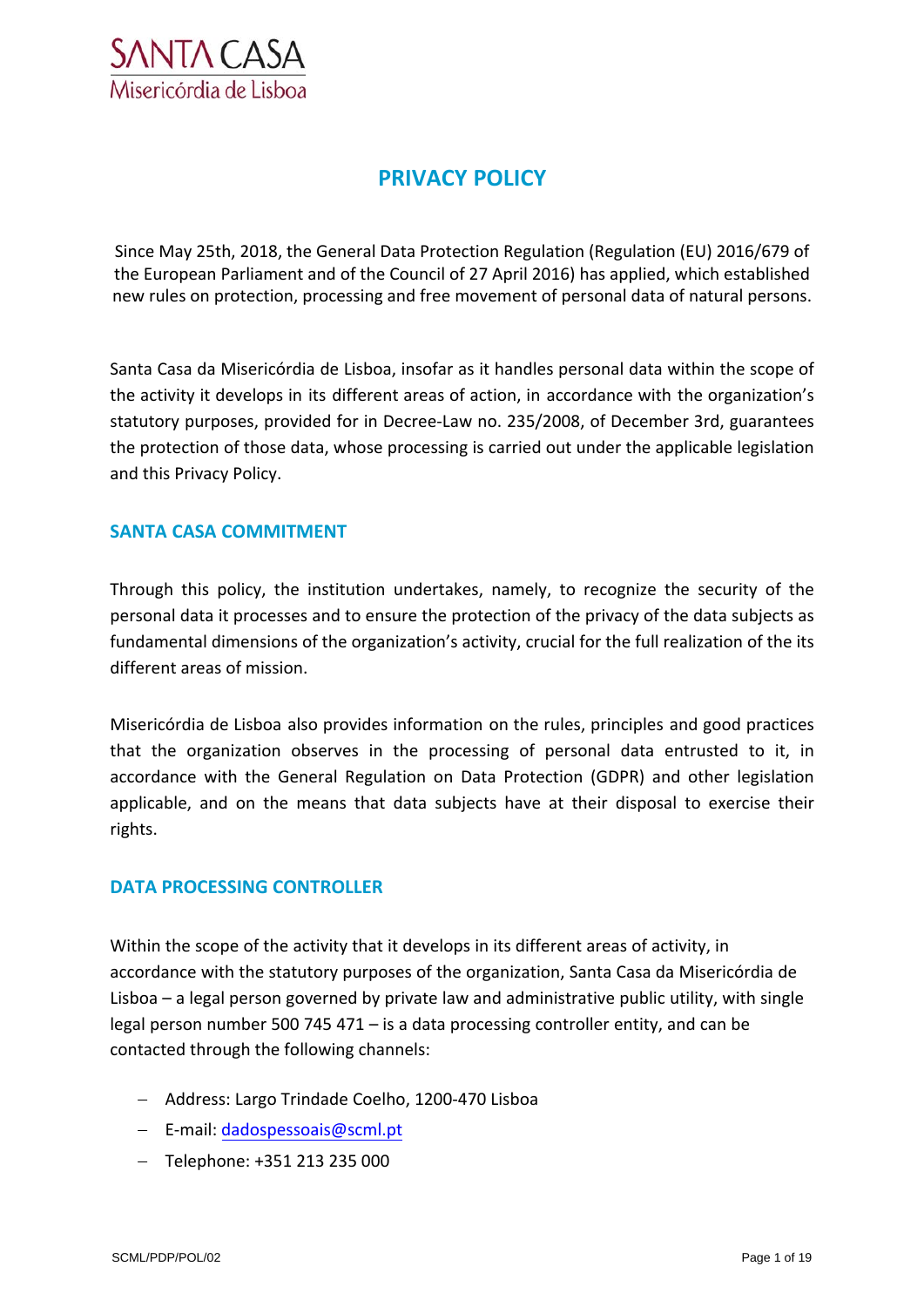# **DATA PROTECTION OFFICER**

As some of the organization's main activities presume the processing of a large volume of data from special categories, Santa Casa has appointed a Data Protection Officer, responsible for ensuring, among other aspects, the compliance of the processing and protection activities of personal data under the institution's responsibility, in accordance with applicable law and this policy.

Thus, the data subjects, if they so wish, can send a communication to the Data Protection Officer, regarding matters related to the processing of personal data, using, for this purpose, the following channels:

- Address: Largo Trindade Coelho, 1200-470 Lisboa
- E-mai[l: dadospessoais@scml.pt](mailto:dadospessoais@scml.pt)

# **PRIVACY POLICY MODIFICATIONS**

Santa Casa has the right to carry out, at any time, readjustments or modifications to this Privacy Policy, such modifications being duly publicized on the SCML website and/or in other channels deemed appropriate.

## **COOKIES POLICY**

On this website, session cookies are used only to analyze web traffic patterns, which allows us to identify problems and provide a better browsing experience.

All browsers allow the user to accept, refuse or delete cookies, namely by selecting the appropriate settings in the respective browser. Cookies can be set in the "options" or "preferences" menu of the user's browser.

Note, however, that by disabling cookies, the user may prevent some web services from working correctly, affecting, partially or totally, navigation on the website.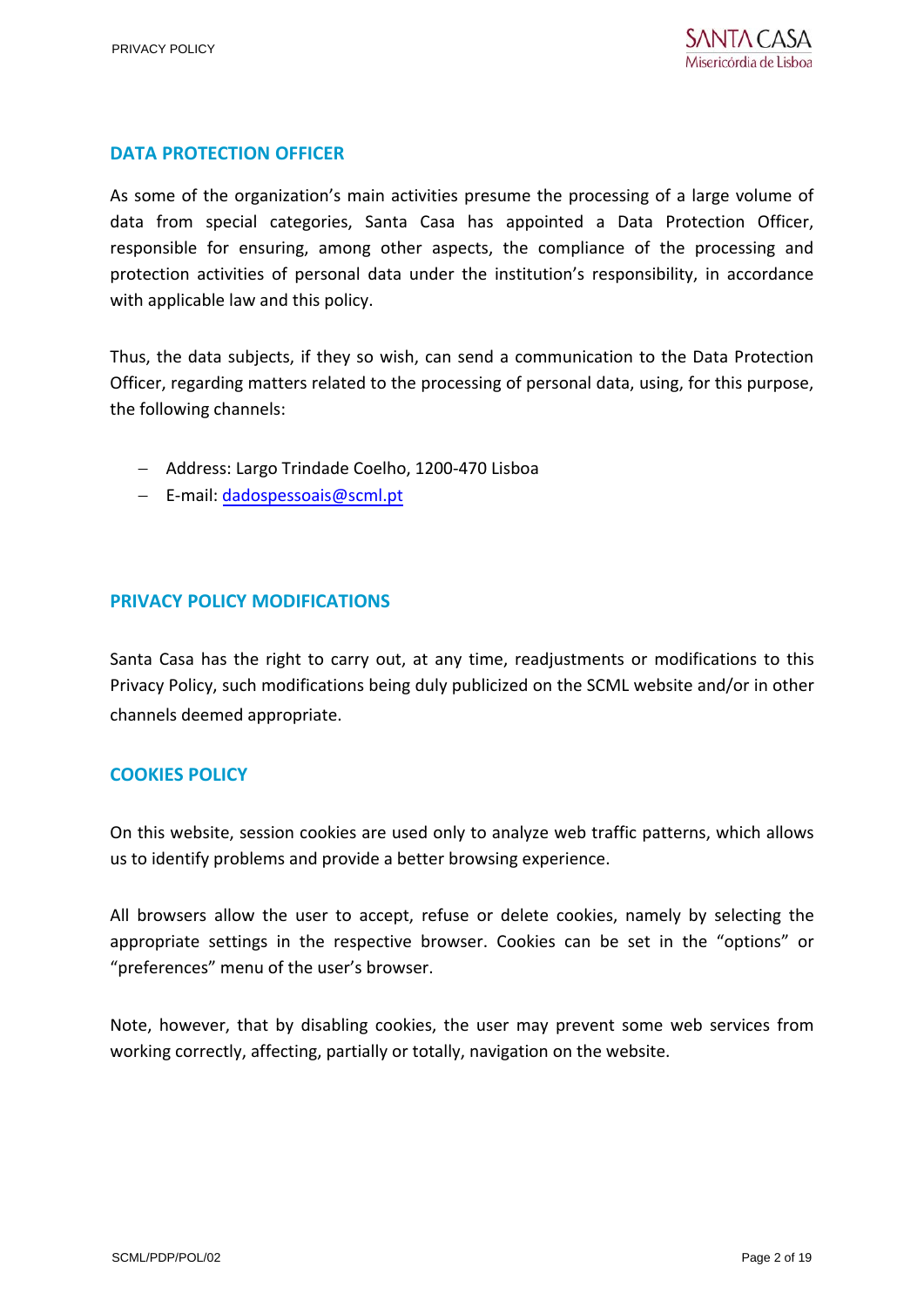#### **PRIVACY POLICY**

## **1. What is personal data?**

**Personal data** means any information, of any nature or support (sound, image), relating to an identified or identifiable natural person ('data subject'); an identifiable natural person is one who can be identified, directly or indirectly, in particular by reference to an identifier such as a name, an identification number, location data, an online identifier or to one or more factors specific to the physical, physiological, genetic, mental, economic, cultural or social identity of that natural person.

## **2. What are sensitive data?**

**Sensitive data** are all personal data that are subject to specific processing conditions. Some examples:

- Personal data revealing racial or ethnic origin, political opinions, religious or philosophical beliefs and union membership;
- Genetic data;
- Biometric data processed in order to unequivocally identify a person;
- Health-related data;
- Data relating to the person's sexual life or sexual orientation.

## **3. Who are the data subjects?**

Any natural person to whom the personal data is related to. In the context of the activity developed by SCML, the following subjects can be data subjects, among others:

 Users/operators of the social action services (which include responses for the general population; responses for the family, childhood and youth; responses for the elderly/ dependent population; disability support responses; therapeutic follow-up responses; emergency responses);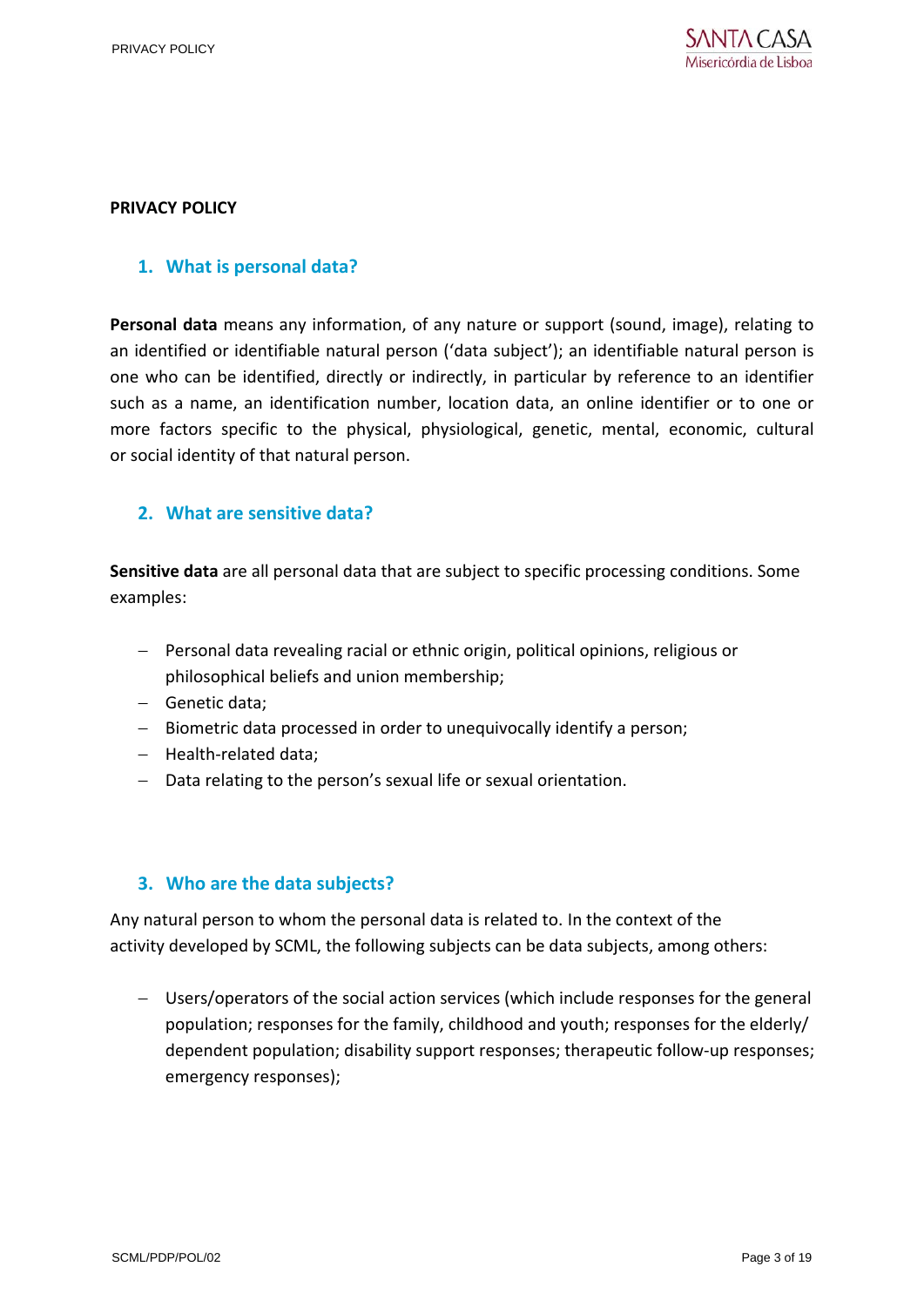- Users/operators of the health services (which include users of the Santa Casa Health Units, the Closer Health Program, the Alcoitão Rehabilitation Medicine Center, the Sant'Ana Hospital, the Continuous Care Unit Members Maria José Nogueira Pinto, from the Pousal Social Work and from the Calouste Gulbenkian Cerebral Palsy and Rehabilitation Center);
- SCML volunteers;
- High education students (Alcoitão College of Health);
- The players and mediators of the Jogos Santa Casa;
- SCML's benefactors;
- The lessees of SCML's properties;
- Users of SCML's cultural services;
- The organization's Human Resources.

# **4. Which categories of personal data are processed?**

SCML handles personal data of different nature and sensitivity, depending on each area of activity, as well as the purpose associated with the processing of such data, such as, for example, identification data (name, civil and tax identification numbers), contact details (address, telephone, e-mail address), bank details (IBAN), financial/tax data, training and professional data, family data, and also, at the level of sensitive data, genetic and biometric data, data relating to health, credit and solvency data, minors data.

# **5. By which principles is SCML governed in the context of the processing of personal data?**

In the context of the processing of personal data, SCML undertakes to observe the following fundamental principles:

- **Principle of loyalty, lawfulness and transparency:** personal data will be processed lawfully, loyally and transparently in relation to the data subject;
- **Principle of limitation:** personal data will be collected for specific, explicit and legitimate purposes, and will not be further processed in a way that is incompatible with those purposes;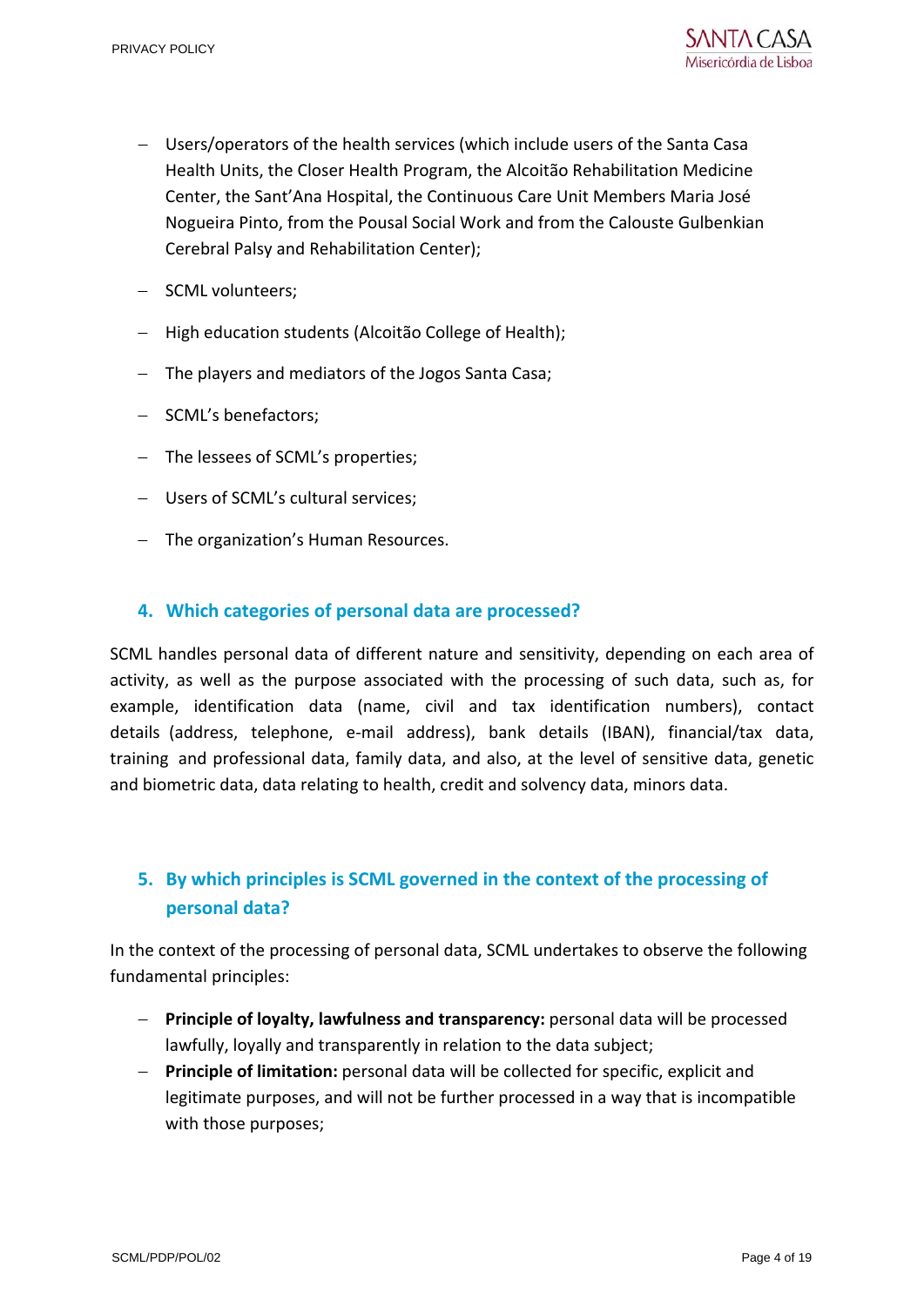- **Principle of data minimization:** personal data will be adequate, relevant and limited to what is necessary for the purposes for which they are processed;
- **Principle of accuracy:** personal data will be accurate and updated whenever necessary, with all appropriate measures being taken so that inaccurate data, taking into account the purposes for which they are processed, are erased or rectified without delay;
- **Principle of limitation of retention:** personal data will be stored in a way that allows the identification of the data subject only for the period necessary for the purposes for which the data are processed;
- **Principle of integrity and confidentiality:** personal data will be treated in a way that guarantees its security, including protection against its unauthorized or unlawful processing and against its accidental loss, destruction or damage, with technical or organizational measures being adopted suitable.

As the controller, SCML undertakes to ensure that the processing of data of the data subjects is only carried out in compliance with the aforementioned principles, and that it is in a position to be able to prove compliance with them ("Principle of demonstrated responsibility").

# **6. On what basis can SCML process personal data?**

SCML will only process personal data whenever at least one of the following situations occurs:

**a) Consent of the data subject:** when the data subject has given his consent to the processing of his personal data, for one or more specific purposes, by means of a positive act, which indicates a free, specific, informed and unequivocal expression of free will that the subject consents to the processing of their data, using SCML, in obtaining such consent, in clear, simple and intelligible language. The consent is obtained in writing (including by electronic means, namely through the validation of an option), keeping the SCML a record of it, as a way to prove that the subject has given his consent to the processing of his personal data. The data subject has the right to withdraw his consent at any time, and the withdrawal of consent does not compromise the lawfulness of the processing carried out based on the consent previously given.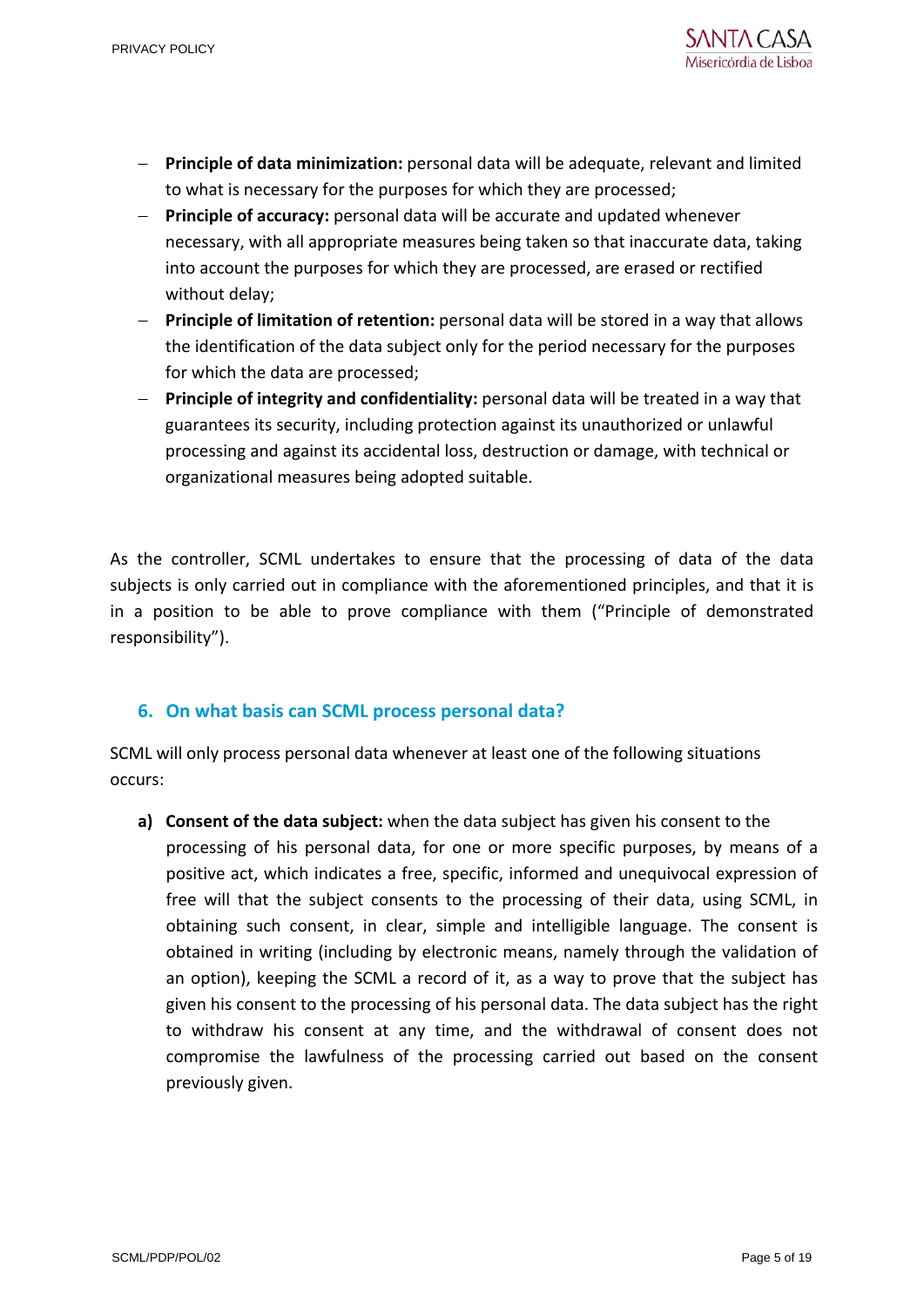Whenever consent is required for the processing of personal data of children under the age of 16, with regard to the direct offer of information society services to these children, it will be obtained from the person who holds the parental responsibilities. Consent will not, however, be required in the context of preventive or counseling services offered directly to a child.

The data subject's consent will be obtained by SCML, for example, prior to sending marketing communications.

**b) Execution of contract or pre-contractual measures:** when processing is necessary for the execution of a contract to which the data subject is a party, or for pre-contractual measures at the request of the data subject.

This situation includes, for example, the processing of personal data of SCML workers within the scope of the management of the employment relationship established with SCML.

**c) Compliance with a legal obligation:** when the processing is necessary for the fulfillment of a legal obligation to which SCML is subject.

This situation includes, for example, the processing of personal data in order to comply with the duty of identification and diligence to which SCML is obliged, under the terms of the law on fighting money laundering and the financing of terrorism (Law no. 83/2017, of August 18th).

**d) Vital interests:** when processing is necessary to defend the vital interests of the data subject or other natural person.

In the context of the activity developed by SCML, this situation may occur in the context of providing care to a user of SCML's health services, in case he is physically or legally incapable of giving his consent.

**e) Public interest/public authority:** when the processing is necessary for the exercise of public interest functions or for the exercise of public authority in which SCML is invested.

This situation includes, for example, the processing of administrative offenses within the competence of the SCML Games Department, pursuant to Law no. 30/2006, of July 11th.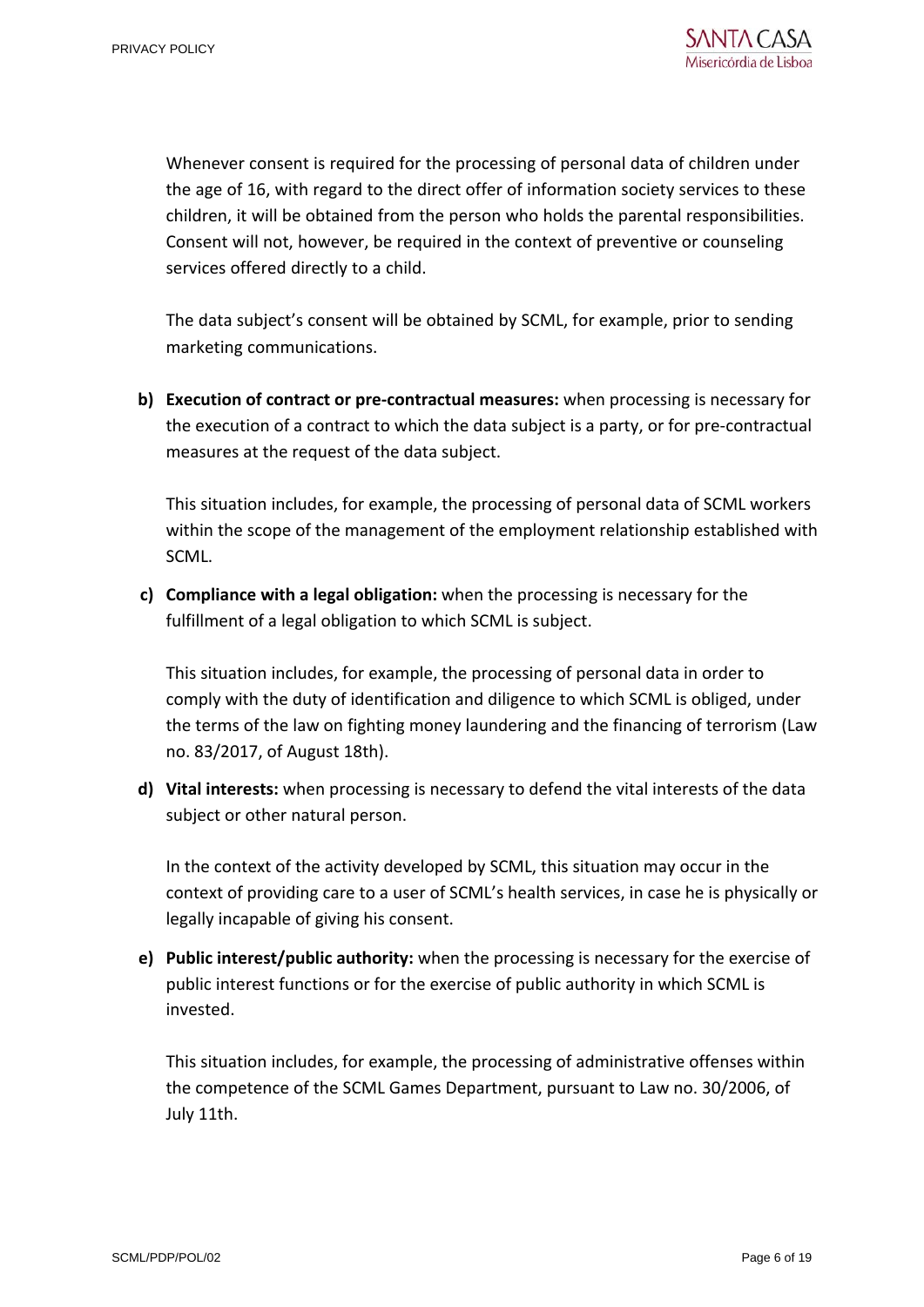**f)** Legitimate interest: when processing is necessary for the purpose of legitimate interests pursued by SCML or by third parties, unless the interests or fundamental rights and freedoms of the subject that require the protection of personal data prevail, especially if the subject is a child.

This situation includes, for example, the processing of data that is necessary to ensure the security of the network and information of SCML's computer systems.

# **7. Under what conditions can SCML process sensitive data?**

SCML can also process sensitive data under the following conditions:

- $-$  If the data subject has given his explicit consent to the processing of such personal data, for one or more specific purposes;
- When, under the terms of European Union law, national law or a collective agreement, the processing is necessary for the purposes of fulfilling obligations and exercising specific rights of SCML or the data subject in matters of labor law, social security and social protection;
- When processing is necessary to protect the vital interests of the data subject or other natural person, in case the data subject is physically or legally incapable of giving his consent;
- If the processing refers to personal data that have been clearly made public by the data subject;
- $-I$  If processing is necessary for the declaration, exercise or defense of a right in a judicial process or whenever the courts act in the exercise of their jurisdictional function;
- If processing is necessary for reasons of relevant public interest, based on European Union law or national law;
- $-I$  If processing is necessary for the purposes of preventive medicine or work, for the assessment of the employee's work capacity, medical diagnosis, the provision of health care or processing or social action or the management of health systems and services or social action, based on European Union law or national law or pursuant to a contract with a healthcare professional;
- $-I$  If processing is required for reasons of public interest in the field of public health, based on European Union law or national law;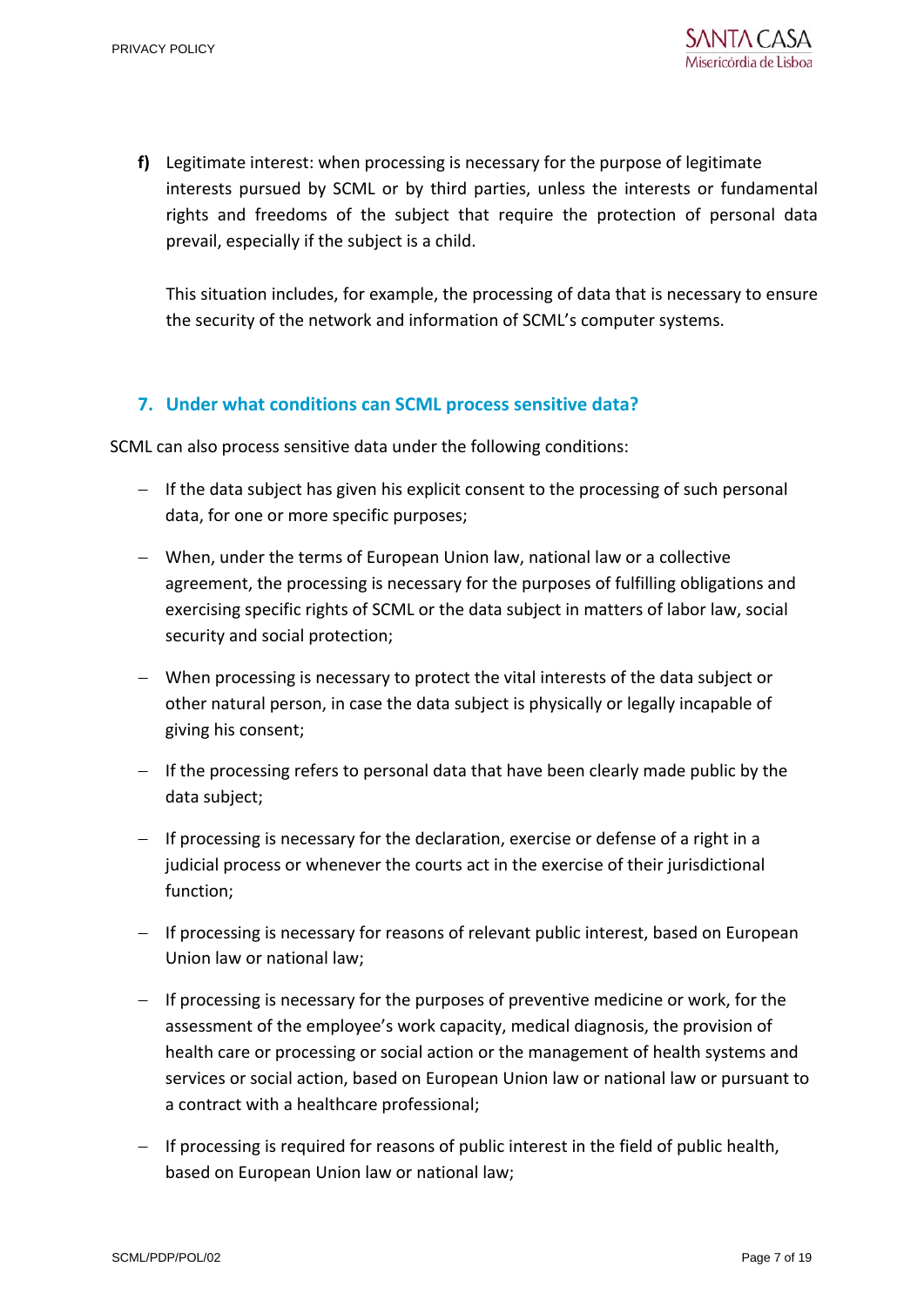- If processing is necessary for archival purposes of public interest, for scientific or historical research purposes or for statistical purposes, based on European Union law or national law.

Under the GDPR, national legislation may impose new conditions regarding the processing of genetic data, biometric data or health-related data.

# **8. For what purposes are personal data processed?**

Considering the diversity of its areas of activity, SCML handles personal data, namely, with the following purposes:

| <b>Areas</b>                  | <b>Examples of purposes (Not exhaustive)</b>                                                                                                                                                                                                                                                                       |
|-------------------------------|--------------------------------------------------------------------------------------------------------------------------------------------------------------------------------------------------------------------------------------------------------------------------------------------------------------------|
| <b>Social Action</b>          | Screening and registration of users for social<br>assistance;<br>■ Management of applications/registrations in social<br>responses;<br>■ Management of the allocation of cash benefits;<br>■ Reception and processing of applications for<br>professional training of users;<br>■ Attribution of support products; |
|                               | " Complaints and compliments management.                                                                                                                                                                                                                                                                           |
| <b>Health</b>                 | ■ User registration;<br>■ Scheduling appointments/complementary<br>diagnostic and therapeutic exams;<br>■ Prescription of drugs and support products;<br>· Pharmacovigilance;<br>■ Conducting clinical/scientific studies;<br>" Complaints and compliments management.                                             |
| <b>Social Games</b>           | " Registration of bets on the State Social Games;<br>Payment of prizes;<br>■ Management of interactions and complaints and<br>compliments;<br>■ Selection of mediators of the State Social Games.                                                                                                                  |
| <b>Quality and Innovation</b> | ■ Reception and processing of applications for funding<br>scientific research projects;<br>Registration of participants in social responsibility<br>initiatives.                                                                                                                                                   |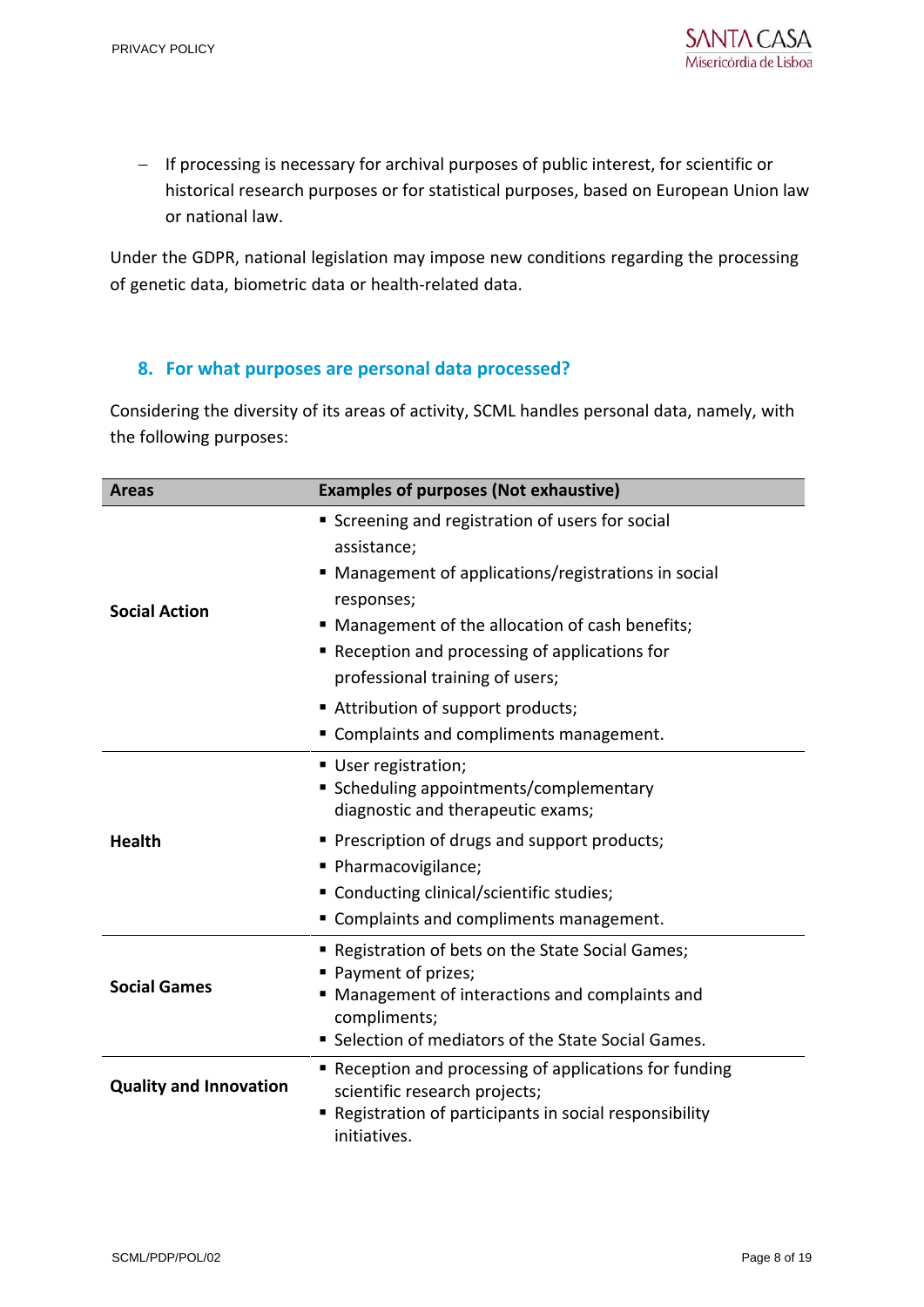| <b>Economics and</b><br><b>Social</b><br>Entrepreneurship | Reception and processing of applications for social<br>entrepreneurship programs.                                                                                                                                                                                                                                                                                                                                                                                                                                                                                                                                                                                                                                                                                                                                                                                                                                                                                                                                                                                                                                                                                                                                              |
|-----------------------------------------------------------|--------------------------------------------------------------------------------------------------------------------------------------------------------------------------------------------------------------------------------------------------------------------------------------------------------------------------------------------------------------------------------------------------------------------------------------------------------------------------------------------------------------------------------------------------------------------------------------------------------------------------------------------------------------------------------------------------------------------------------------------------------------------------------------------------------------------------------------------------------------------------------------------------------------------------------------------------------------------------------------------------------------------------------------------------------------------------------------------------------------------------------------------------------------------------------------------------------------------------------|
| <b>Culture</b>                                            | Dissemination of cultural activities/programming;<br>Register of users of the Historical Library and Archive.                                                                                                                                                                                                                                                                                                                                                                                                                                                                                                                                                                                                                                                                                                                                                                                                                                                                                                                                                                                                                                                                                                                  |
| <b>Education and Training</b>                             | Reception and processing of student applications for high<br>education and postgraduate courses.                                                                                                                                                                                                                                                                                                                                                                                                                                                                                                                                                                                                                                                                                                                                                                                                                                                                                                                                                                                                                                                                                                                               |
| <b>Transversals</b>                                       | ■ Human Resources: recruitment and selection of human<br>resources; human resources management (attendance,<br>schedule management, etc.); wage processing; performance<br>evaluation; promotion of safety and health at work;<br>attribution of social benefits to workers;<br>Procurement: reception and processing of proposals<br>presented in procurement procedures; execution of<br>contracts established with suppliers;<br>■ Financial Management: collection/billing management;<br>payment management;<br>" Communication and Marketing: diffusion of internal and<br>external communications; sending newsletters;<br>Information technologies: reception and processing of<br>requests for IT support;<br>Physical security: physical access control; video surveillance<br>of facilities;<br>" Transport: car fleet management;<br>" Studies, planning and management support: assessment of<br>the degree of customer/user satisfaction; statistical<br>processing of data for activity monitoring;<br>" Legal: litigation; administrative offenses; legal support to<br>organizational units;<br>Audit: execution of internal audits;<br>" Volunteering: reception and selection of volunteer<br>applications. |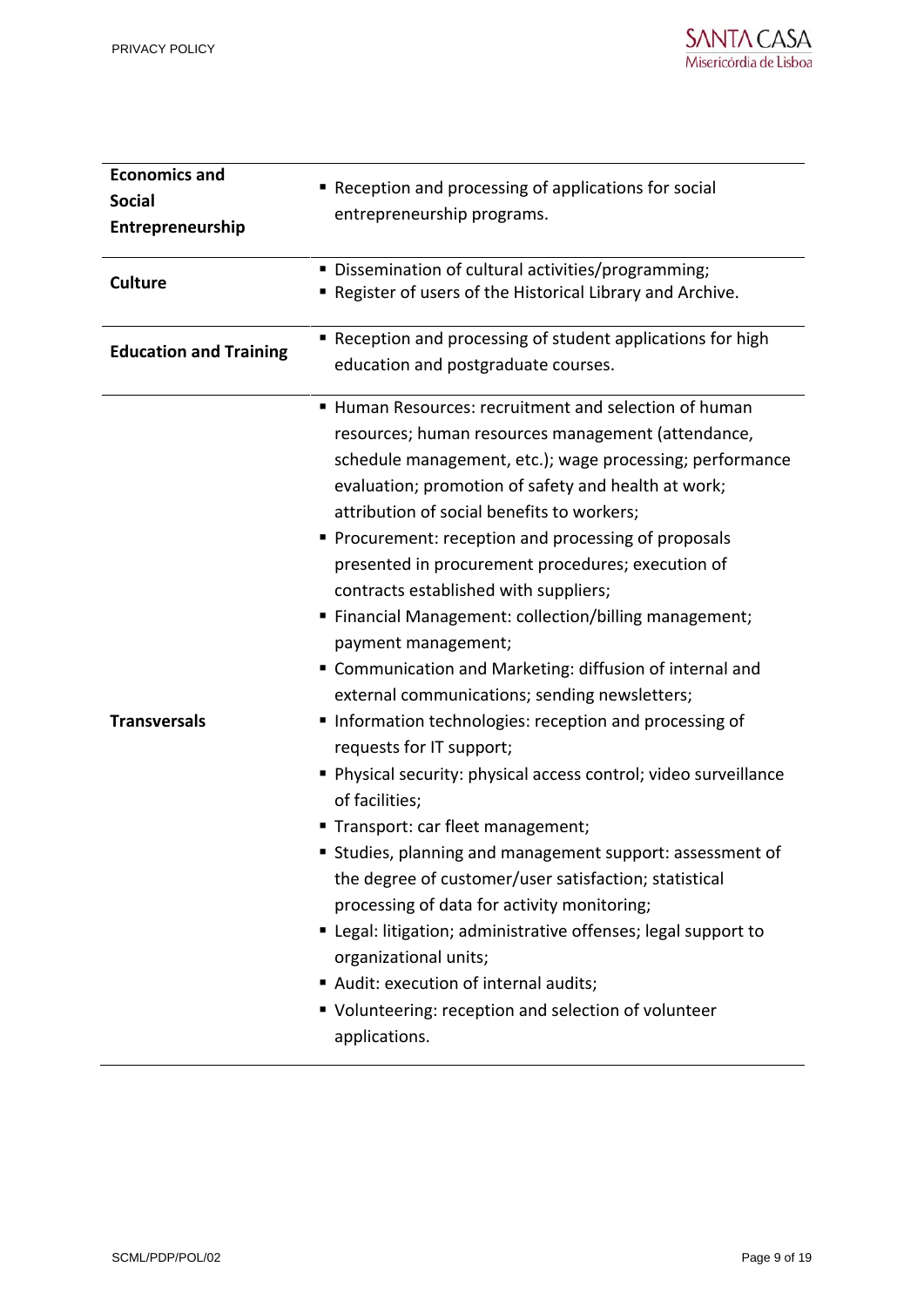# **9. How long are personal data kept?**

Personal data are kept only for the period of time necessary to carry out the purposes for which they are processed, SCML complying, whenever applicable, with the retention periods legally established.

Without prejudice, the data may be kept for longer periods, for the fulfillment of different purposes that may subsist, such as, for example, the exercise of a right in a legal proceeding, archival purposes of public interest, purposes of scientific or historical research or statistical purposes, applying the appropriate technical and organizational measures to SCML.

# **10. How are personal data collected?**

SCML may collect data directly (i.e., directly from the data subject) or indirectly (i.e., through third parties). The collection can be done through the following channels:

- Direct collection: in person, by phone, by e-mail, through their websites and through customer areas;
- Indirect collection: through partners and other third parties, including official entities.

# **11. What are the rights of data subjects to their data?**

SCML assures data subjects the exercise of their rights, under the terms of the applicable legislation in the scope of personal data protection.

## **Right to information**

The data subject has the right to be informed by SCML, prior to the processing of their data, about:

- The identity and contact details of SCML and, if applicable, its representative;
- Contacts of the Data Protection Officer;
- The purposes of the processing for which the personal data are intended, as well as the legal basis for the processing;
- The legitimate interests of SCML or a third party, if the processing of data is based on these legitimate interests;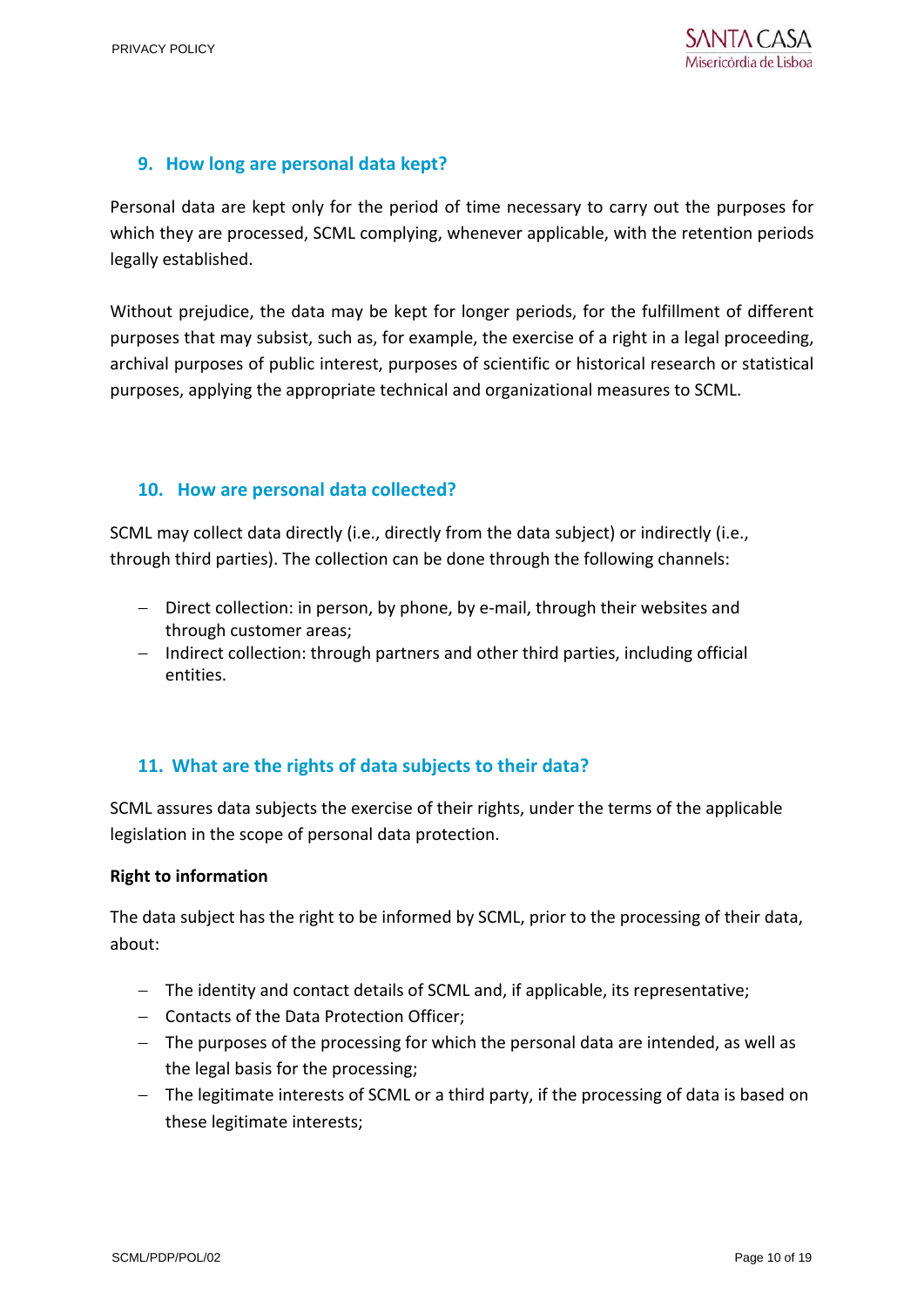- The recipients or categories of recipients of personal data, if applicable;
- The transfer of personal data to a third country or an international organization, and whether or not there is an adequacy decision adopted by the European Commission or reference to appropriate or adequate transfer guarantees and the means of obtaining a copy of them, if applicable;
- The period of retention of personal data or, if this is not possible, on the criteria used to define this period;
- The right to request SCML to access personal data concerning it, as well as its rectification, erasure or limitation, the right to object to the processing and the right to data portability;
- The right to withdraw consent at any time, without compromising the lawfulness of the processing carried out on the basis of the consent previously given, if the processing of data is based on the consent of the data subject;
- The right to file a complaint with the national supervisory authority or other supervisory authority;
- Whether or not the communication of personal data constitutes a legal or contractual obligation, or a necessary requirement to enter into a contract, as well as whether the subject is obliged to provide personal data and the possible consequences of not providing such data;
- The existence of automatic decisions, including profiling, and information regarding the underlying logic, as well as the importance and expected consequences of such processing for the data subject, if applicable.

In case the data of the data subject are not collected directly by SCML, in addition to the information mentioned above, the data subject is also informed about the categories of personal data being processed and, as well, about the origin of the data (especially when they come from publicly accessible sources) and, in these situations, information is provided:

- Within a reasonable period after obtaining the personal data, not exceeding one month;
- At the latest at the time of the first communication to the data subject, if the personal data are to be used for communication purposes with the data subject;
- No later than at the moment of the first disclosure of personal data to another recipient, if such disclosure is foreseen.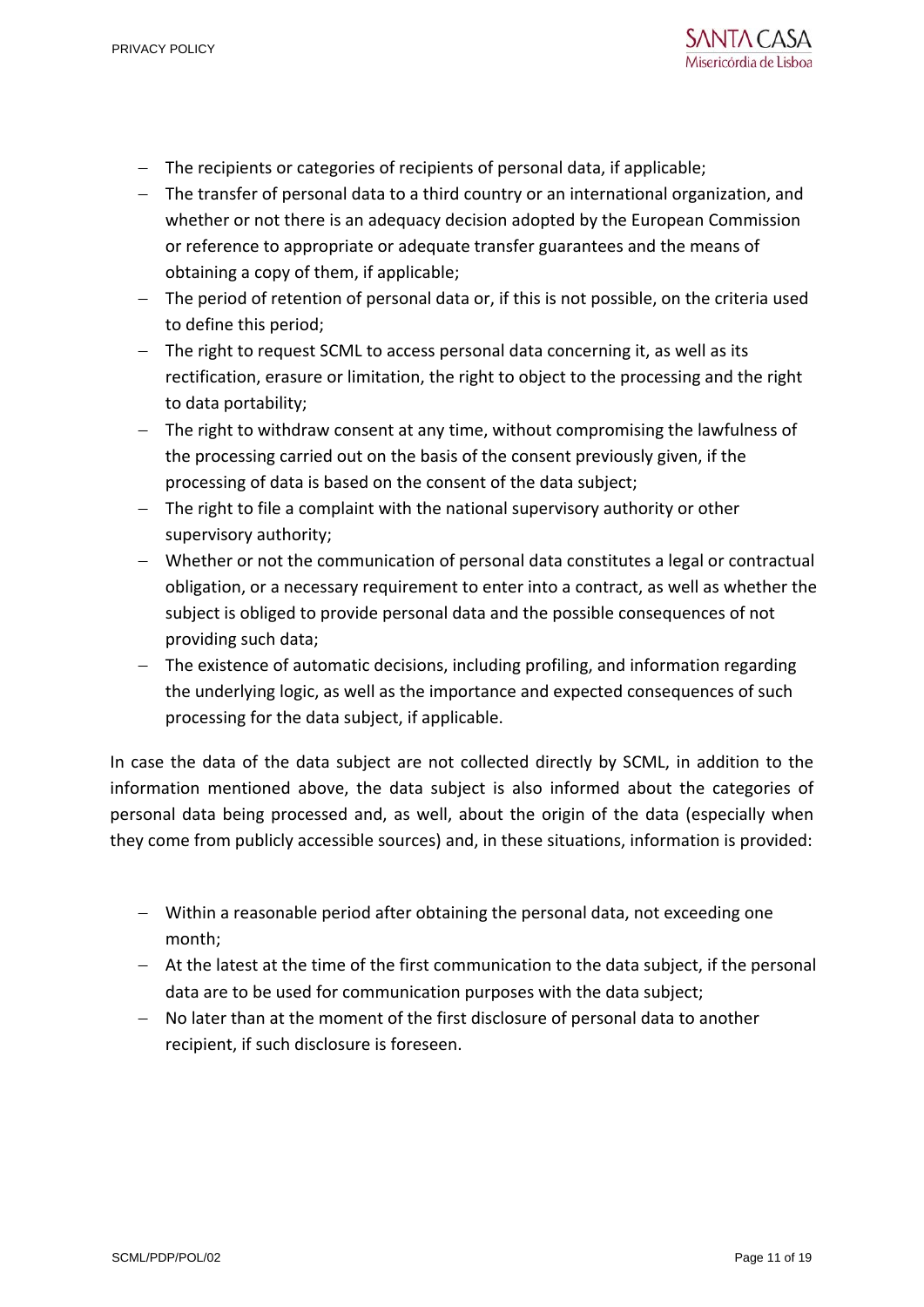Regardless of whether or not the data is collected from the data subject, and under the terms of the applicable legislation, SCML is not obliged to provide the information when and to the extent that the data subject is already aware of it.

#### **Right of access**

The data subject has the right to obtain from SCML confirmation that the personal data concerning him or her are or are not the object of processing and, if applicable, the right to access their personal data and the information provided for in the Right to Information.

Upon request of the data subject, SCML will provide, free of charge, a copy of the data subject's data that are being processed. Providing other copies requested by the data subject may incur a reasonable fee, taking into account the associated administrative costs.

#### **Right to rectification**

The data subject has the right to obtain from SCML, upon request, the rectification of their personal data, as well as the right to have their incomplete personal data completed, including by means of an additional statement.

In case of data rectification, SCML communicates the rectification to each recipient to whom the data has been transmitted, unless such communication proves to be impossible or implies a disproportionate effort for SCML. If the data subject so requests, SCML shall provide information about the recipients.

## **Right to erasure of personal data ("Right to be forgotten")**

The data subject has the right to obtain, from SCML, the erasure of their data when one of the following reasons applies:

- $-$  The data of the data subject is no longer necessary for the purpose that motivated its collection or processing;
- $-$  The data subject withdraws the consent on which the data processing is based and there is no other legal basis for such processing;
- $-$  The data subject opposes the processing under the right of opposition and there are no prevailing legitimate interests that justify the processing;
- $-I$  If the data of the data subject is processed unlawfully;
- $-$  If the data of the data subject has to be erased in order to comply with a legal obligation to which SCML is subject;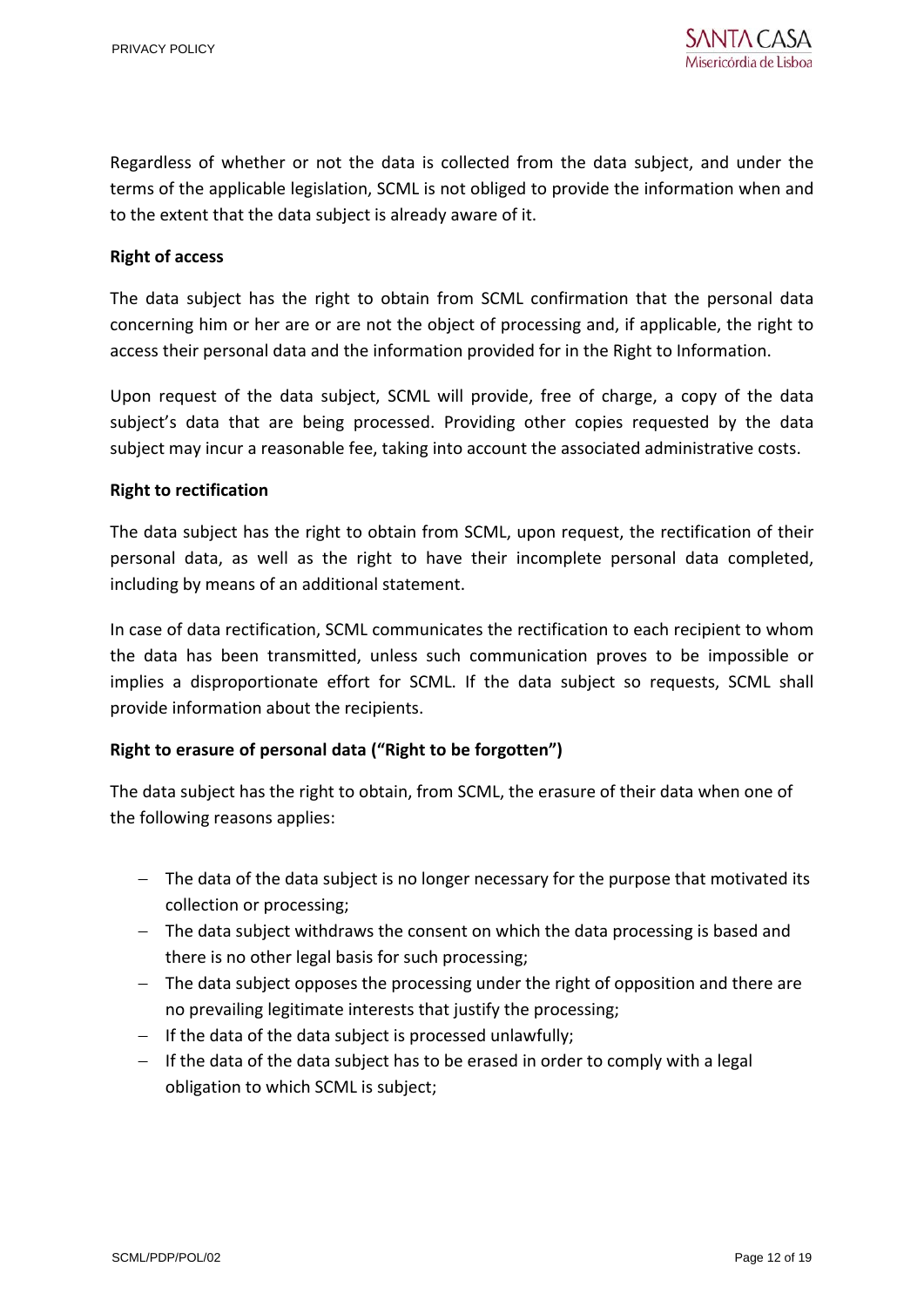

 $-I$  If the data of the data subject has been collected in the context of an offer of services of information to children.

Under the terms of applicable legislation, SCML has no obligation to erase the data of the data subject to the extent that the processing proves to be necessary for:

- The exercise of freedom of expression and information;
- The fulfillment of a legal obligation that requires processing, provided for by the Union law or law of a Member State to which SCML is subject, to the exercise of public interest functions or the exercise of the public authority of which SCML is invested;
- $-$  For reasons of public interest in the field of public health;
- $-$  For archival purposes in the public interest, for scientific or historical research purposes or for statistical purposes, insofar as the right to erasure is likely to make it impossible or seriously harm the achievement of the objectives of such processing;
- $-$  For the purposes of statement, exercise or defense of a right in a legal procedure.

In the event of data erasure, SCML informs its erasure to each recipient/entity to whom the data has been transmitted, unless such communication proves to be impossible or implies a disproportionate effort for SCML. If the data subject so requests, SCML provides information on those recipients.

When SCML has made the data of the data subject public and is obliged to erase it under the right to erasure, SCML undertakes to ensure reasonable measures, including technical ones, taking into account the available technology and the costs of its application, to inform those responsible for the effective processing of personal data that the data subject has asked them to delete the links to such personal data, as well as copies or reproductions thereof.

#### **Right to limitation of processing**

The data subject has the right to obtain, from SCML, the limitation of the processing of the data, if one of the following situations applies:

- $-$  In case of dispute of the accuracy of the personal data, for a period that allows SCML to verify its accuracy;
- $-I$  If the processing is illegal and the data subject opposes the erasure of the data, requesting, in return, the limitation of its use;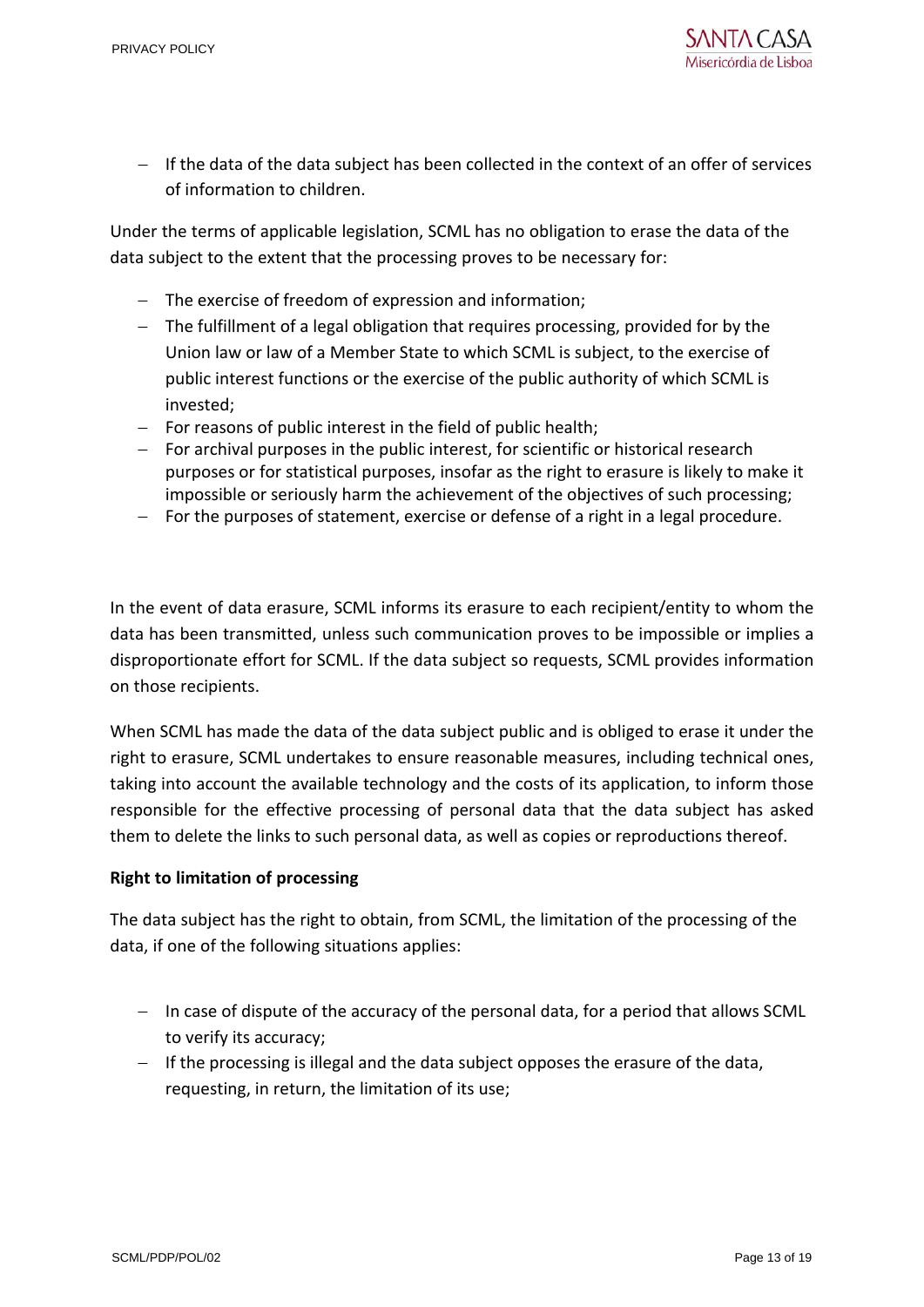- $-I$  If SCML no longer needs the data subject' data for processing purposes, but these data are required by the data subject for the purposes of statement, exercise or defense of a right in a legal procedure;
- $-I$  If the data subject has opposed the processing, until it is verified that the legitimate reasons of the SCML prevail over those of the data subject.

When the data of the data subject is subject to limitation, they may only, with the exception of conservation, be processed with the consent of the data subject or for the purposes of statement, exercise or defense of a right in a legal procedure, defense of the rights of another natural person or collective, or for reasons of public interest provided for by law.

The data subject who has obtained a limitation on the processing of his/her data in the above-mentioned cases will be informed by SCML before the limitation on processing is cancelled.

In case of limitation of data processing, SCML will communicate the limitation to each recipient to whom the data has been transmitted, unless such communication proves to be impossible or implies a disproportionate effort for SCML. If the data subject so requests, SCML provides information about the recipients.

#### **Right to data portability**

The data subject has the right to receive the personal data concerning him/her and which he/she has provided to SCML, in a structured, commonly used and machine-readable format, and the right to transmit this data to another data controller, if:

- $-$  The processing is based on consent or a contract to which the data subject is a party; and
- $-$  The processing is carried out by automated means.
- The data subject has the right to have personal data transmitted directly between the data controllers, whenever this is technically possible.

The exercise of the right to data portability applies without prejudice to the right to erase the data, not applying to the processing necessary for the exercise of public interest functions or to the exercise of public authority in which SCML is invested, and does not prejudice, under no circumstances, the rights and freedoms of third parties.

## **Right to object to decisions based on profiling**

The data subject has the right to object, at any time, for reasons related to his/her particular situation, the processing of personal data concerning him/her that is based on the exercise of legitimate interests pursued by SCML or when the processing is carried out for purposes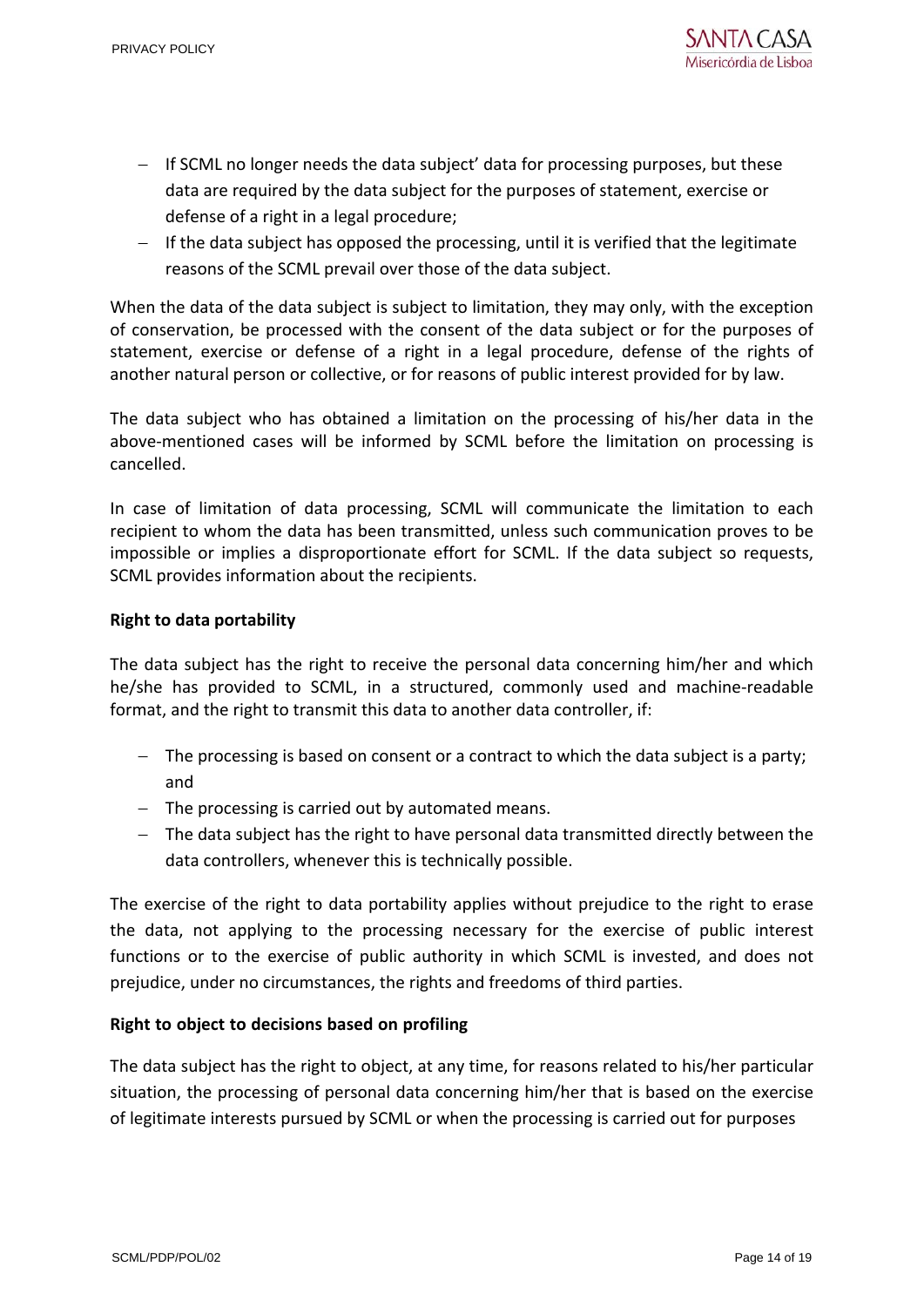other than those for which personal data has been collected, including profiling, or where personal data is processed for statistical purposes.

SCML will cease processing the data of the data subject, unless it presents compelling and legitimate reasons for such processing that prevail over the interests, rights and freedoms of the data subject, or for the purposes of statement, exercise or defense of a right in a legal proceeding.

When the data of the data subject is processed for the purposes of direct marketing (marketing), the data subject has the right to object at any time to the processing of data concerning him/her for the purposes of said marketing, which includes the definition of profiles in the insofar as it is related to direct marketing. If the data subject objects to the processing of their data for the purposes of direct marketing, SCML will cease processing the data for this purpose.

The data subject also has the right not to be subject to any decision taken solely on the basis of automated processing, including the definition of profiles, that produce effects in its legal sphere or that affect it significantly in a similar way, unless the decision:

- $-$  Is necessary for the execution of a contract between the data subject and SCML;
- $-$  Is authorized by legislation to which SCML is subject, and in which adequate measures are also foreseen to safeguard the rights and freedoms and legitimate interests of the data subject; or
- $-$  Is based on the explicit consent of the data subject.

In cases where the automated decision is necessary for the execution of a contract with the data subject or is based on his/her explicit consent, SCML will apply appropriate measures to safeguard the rights and freedoms and legitimate interests of the data subject, guaranteeing their right to obtain human intervention in the decision by SCML, express their point of view and contest the decision.

If the data subject has given his/her explicit consent to the processing of special or sensitive data, for one or more specific purposes, or if the processing of such data is necessary for reasons of important public interest, and appropriate measures are applied to safeguard the rights and freedoms and legitimate interests of the data subject, automated decisions by SCML may be based on that special or sensitive data.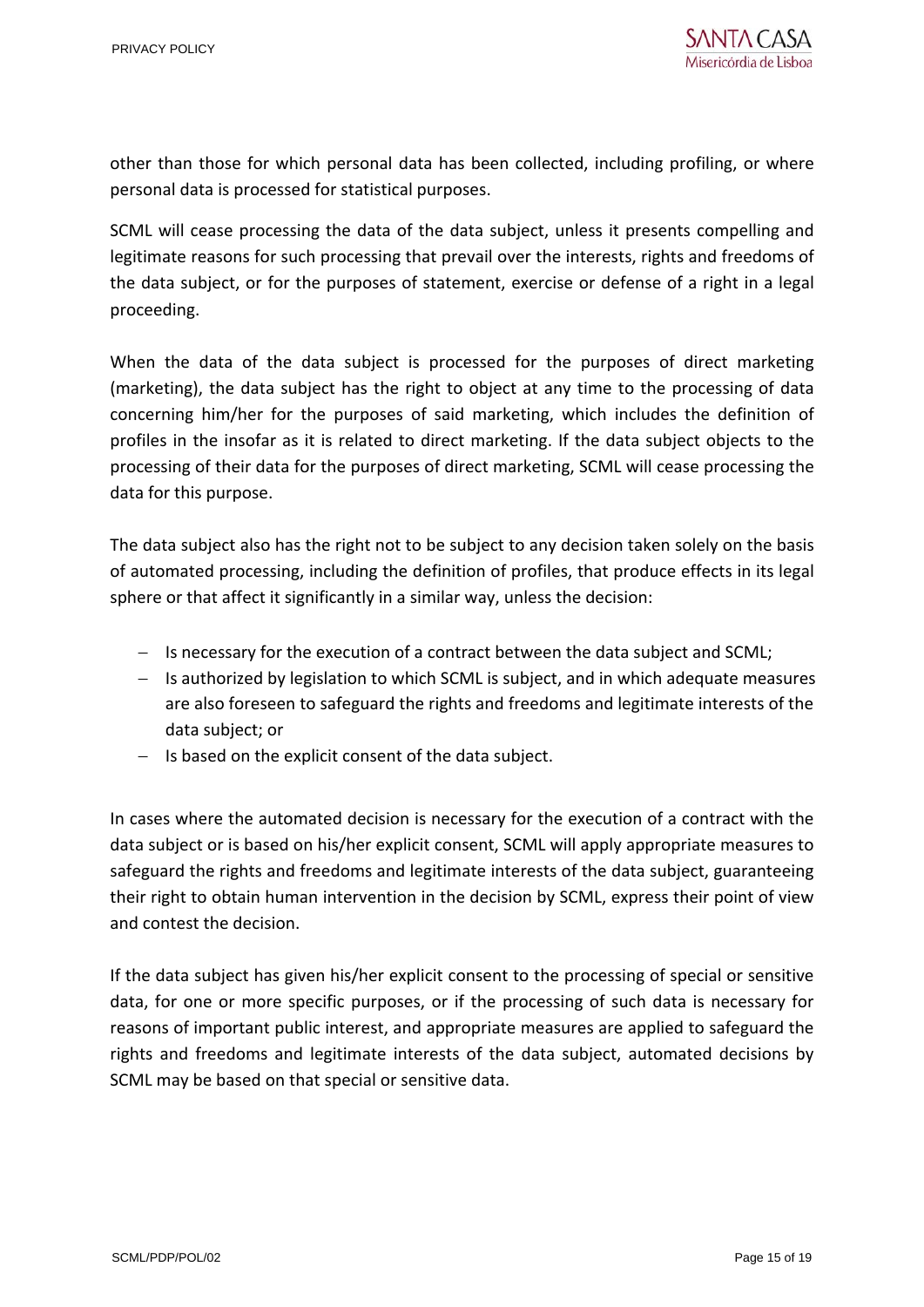# **12. How can data subjects exercise their rights?**

SCML will provide information and communicate with the data subject in a concise, transparent, intelligible and easily accessible manner, using clear and simple language, especially when the information is specifically aimed at children.

The right of access, the right of rectification, the right to erase data, the right to limit processing, the right to data portability and the right to object and not subject to automated individual decisions can be exercised with SCML, through of the following means:

- $-$  In person, at any SCML establishment, by filling out the form available there;
- $-$  By e-mail, to be sent t[o dadospessoais@scml.pt](mailto:dadospessoais@scml.pt)
- By post, to the address Largo Trindade Coelho, 1200-470 Lisboa.

If the data subject submits the request by electronic means, the information is, whenever possible, provided by the same means, unless otherwise requested by the data subject.

SCML will respond in writing (including by electronic means) to the requests of the data subjects within a maximum period of one month from the date of receipt thereof, which may be extended up to two months, when necessary, taking into account the complexity and the number of requests, being SCML responsible for informing the data subjects of any extension and the reasons for the delay within a period of one month, also from the date of receipt of the requests.

If, for any reason, SCML does not comply with the request submitted by the data subject, it informs him without delay and, at the latest, within one month from the date of receipt of the request, of the reasons that led him to failure to take action and the possibility to lodge a complaint with the national supervisory authority or other supervisory authority and to take legal action.

Within the scope of exercising the right to information and at the request of the data subject, SCML may respond orally, provided that the identity of the data subject is proven by other means.

When SCML has reasonable doubts as to the identity of the individual submitting the request, it may request that it be provided with the additional information necessary to confirm the identity of the data subject.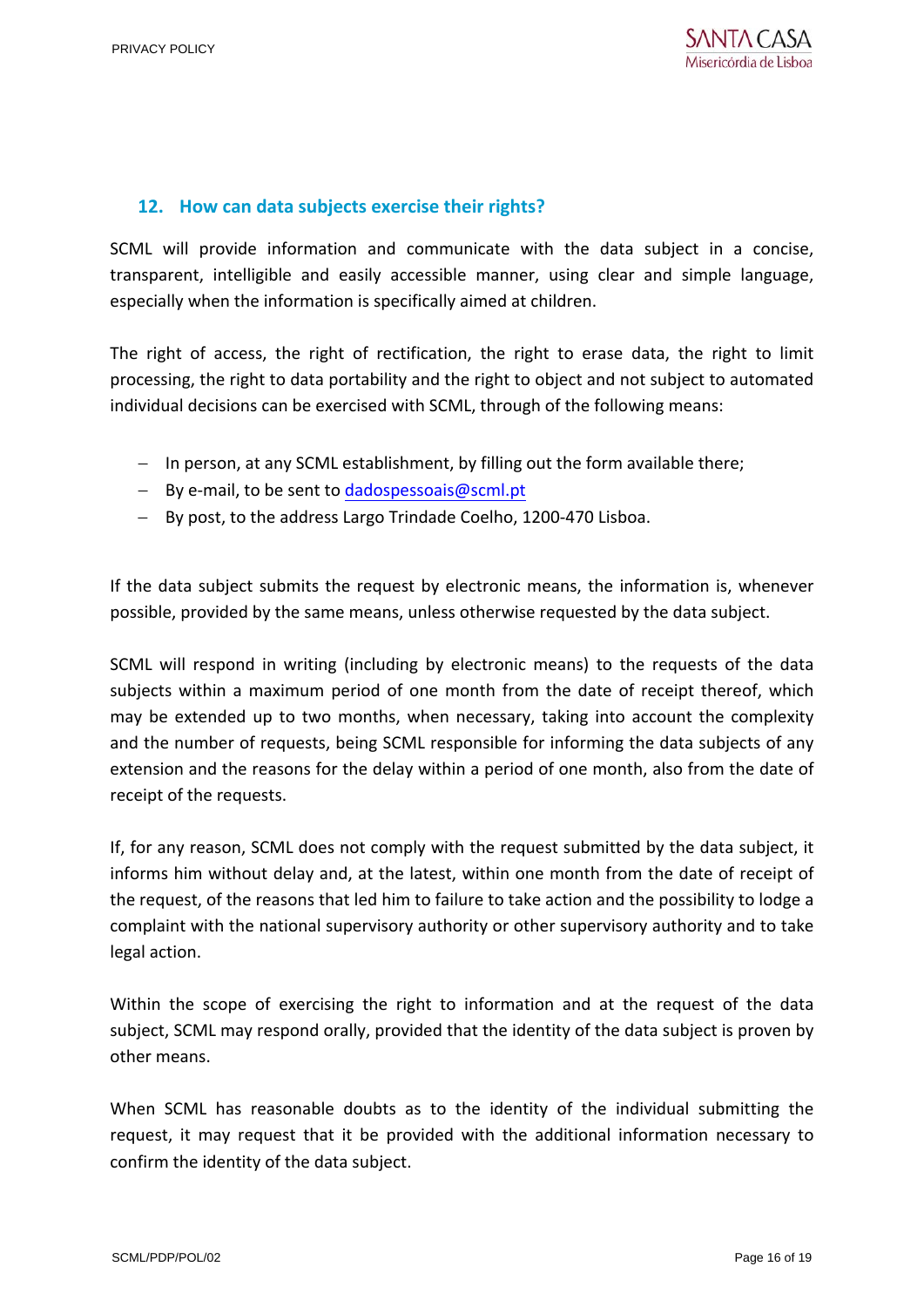The information is provided by SCML free of charge, except when the requests submitted are manifestly unfounded or excessive, in particular due to their repetitive nature, in which case SCML reserves the right to demand the payment of a reasonable fee, taking into account the administrative costs of providing the information or communication, or taking the requested measures, or refusing to comply with the requests, it being up to SCML to demonstrate the manifestly unfounded or excessive nature of the requests.

## **13. How can a data subject file a claim?**

Without prejudice to the exercise of the aforementioned rights, the data subject may complain directly to the national supervisory authority – the National Data Protection Commission (CNPD) -, using the contacts provided by this entity for this purpose (at [www.cnpd.pt\)](http://www.cnpd.pt/).

# **14. How do we protect personal data?**

Taking into account the most advanced techniques, the application costs and the nature, scope, context and purposes of the processing, as well as the risks, of variable probability and severity, SCML applies appropriate security measures (technical and organizational), to ensure a level of security of personal data appropriate to the risk, for example:

- Use of firewalls and intrusion detection systems in its information systems;
- Application of access control procedures, using differentiated access profiles and based on the need to know principle;
- Recording of actions taken on information systems that contain personal data (logging);
- Execution of a structured backup plan;
- **Encryption of portable equipment and external storage;**
- Management of critical and security patches and updates for SCML's computer operating systems;
- Anti-spam protection for receiving and sending corporate emails;
- **Protection against malicious links and attachments in corporate emails;**
- **Installation, maintenance and management of antivirus and firewall systems on SCML** computers;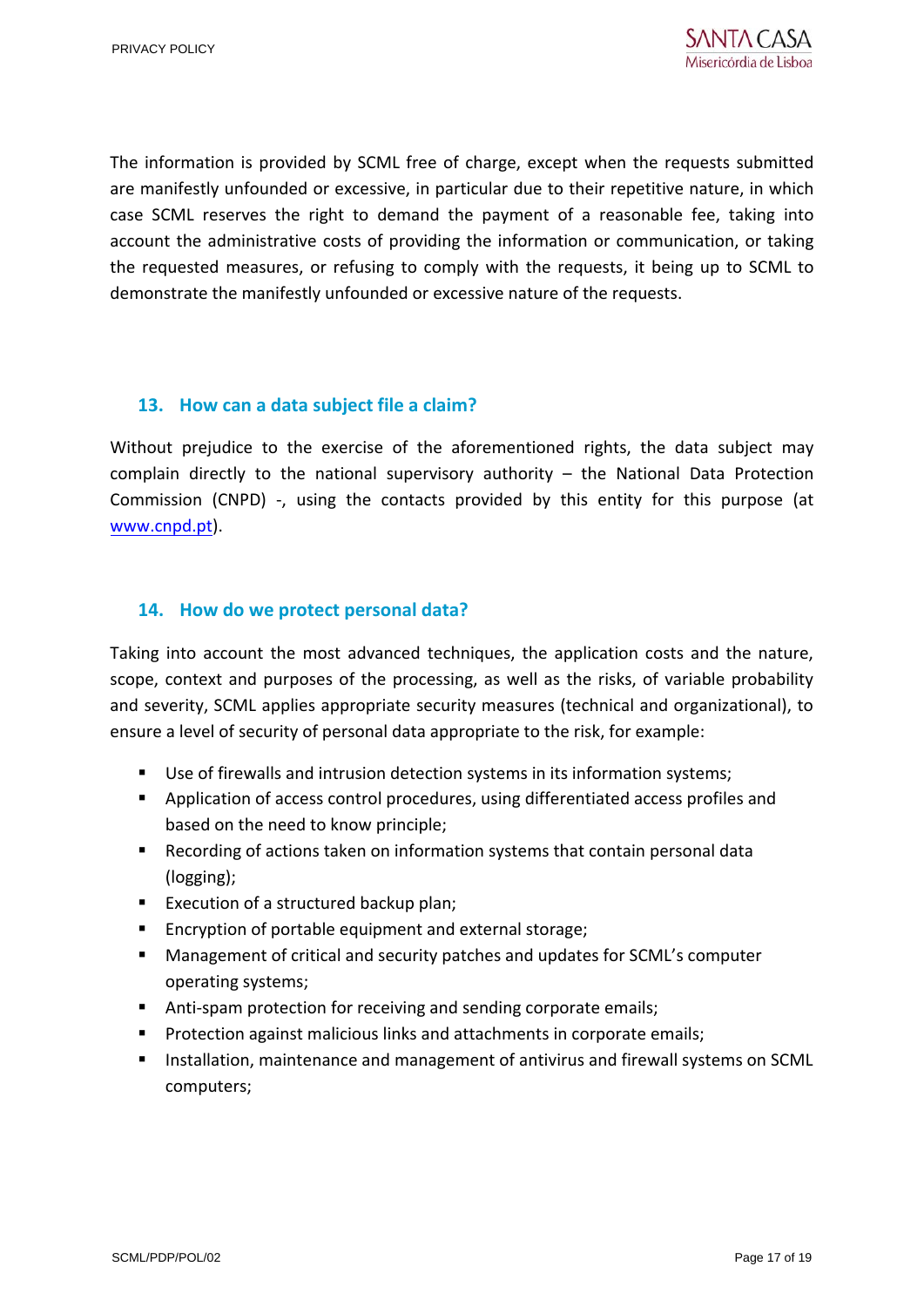

- Centralized management of software distribution for SCML computers;
- **Pseudonymization of personal data;**
- Control of access to the physical facilities of SCML;
- **Existence of a disaster recovery center in an alternative location;**
- Video surveillance system;
- Automatic fire detection and intrusion detection system.

Execution of training and/or awareness actions in information security and data protection.

# **15. To whom are personal data transferred?**

### **Subcontractors and Third Parties**

- **Subcontractors: S**CML may resort to other entities contracted by it (subcontractors), to, on behalf of SCML, and in accordance with the instructions given by it, process the data of the data subject, in strict compliance with the provisions of the GDPR, in national law on the protection of personal data and in this Policy. Subcontractors may not transmit the data subject' data to other entities without SCML having previously given written authorization, and are also prevented from contracting other entities without SCML's prior authorization. SCML undertakes to ensure that these subcontractors will only be entities that provide sufficient guarantees for the execution of the appropriate technical and organizational measures, in order to ensure the privacy of the data of the data subjects and the defense of their rights. All subcontractors are bound by SCML through a written contract which regulates, namely, the object and duration of the processing, the nature and purpose of the processing, the type of personal data, the categories of data subjects, the rights and obligations of the parties, including the duty of confidentiality, and the security measures to be implemented. Under the terms of the right to information, SCML will provide the data subject with information about the categories of subcontractors that, in the specific case, may carry out data processing on behalf of SCML.
- Third Parties: SCML may also transmit data to third parties, namely entities to which the data must be communicated in accordance with the legislation, such as, for example, the Tax Authority, Social Security, insurance entities, among others.